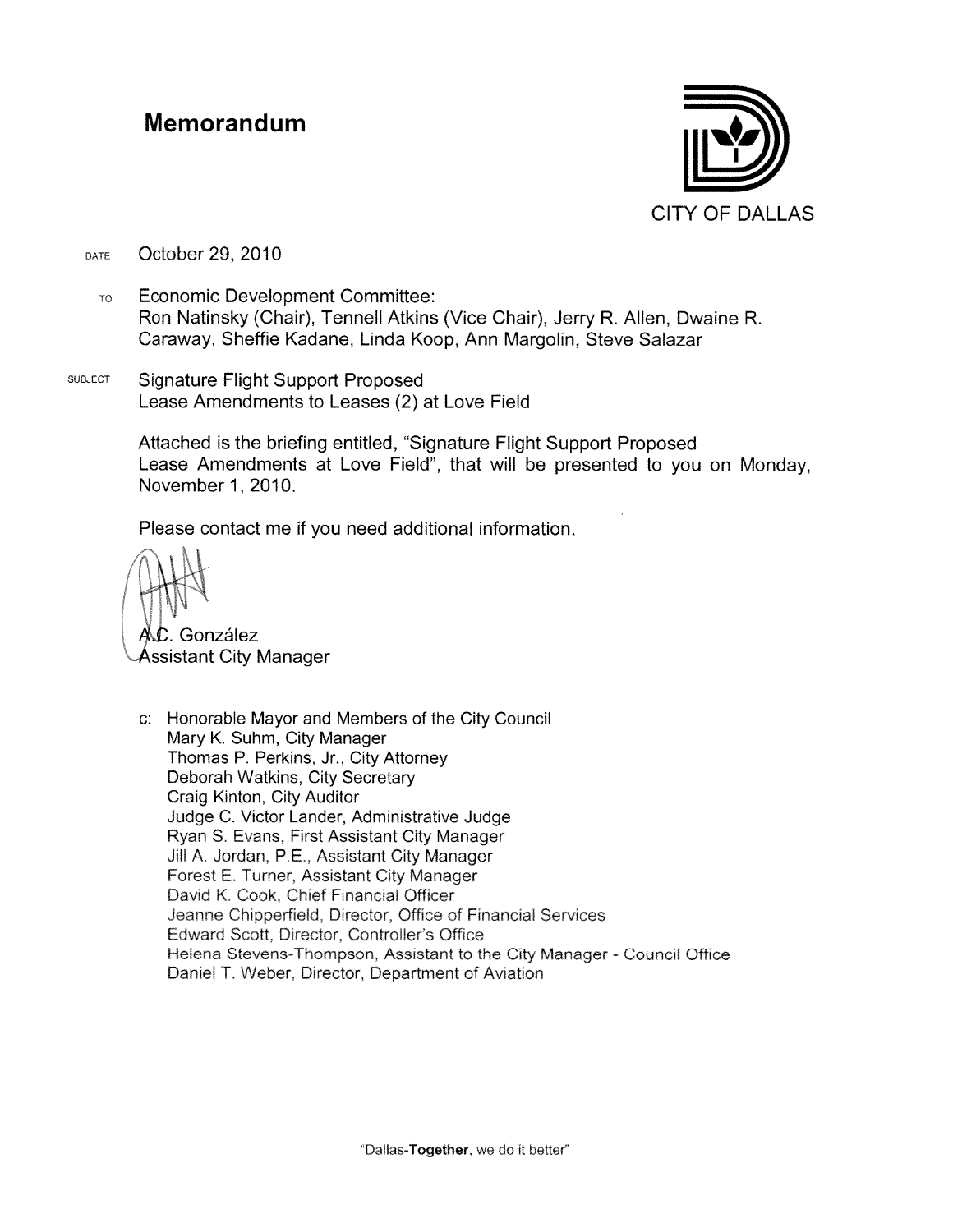

#### **Signature Flight Support**

#### **Proposed Lease Amendments at Love Field**

**Briefing to the Council Economic Development Committee**

> **Department of Aviation November 1 , 2010**

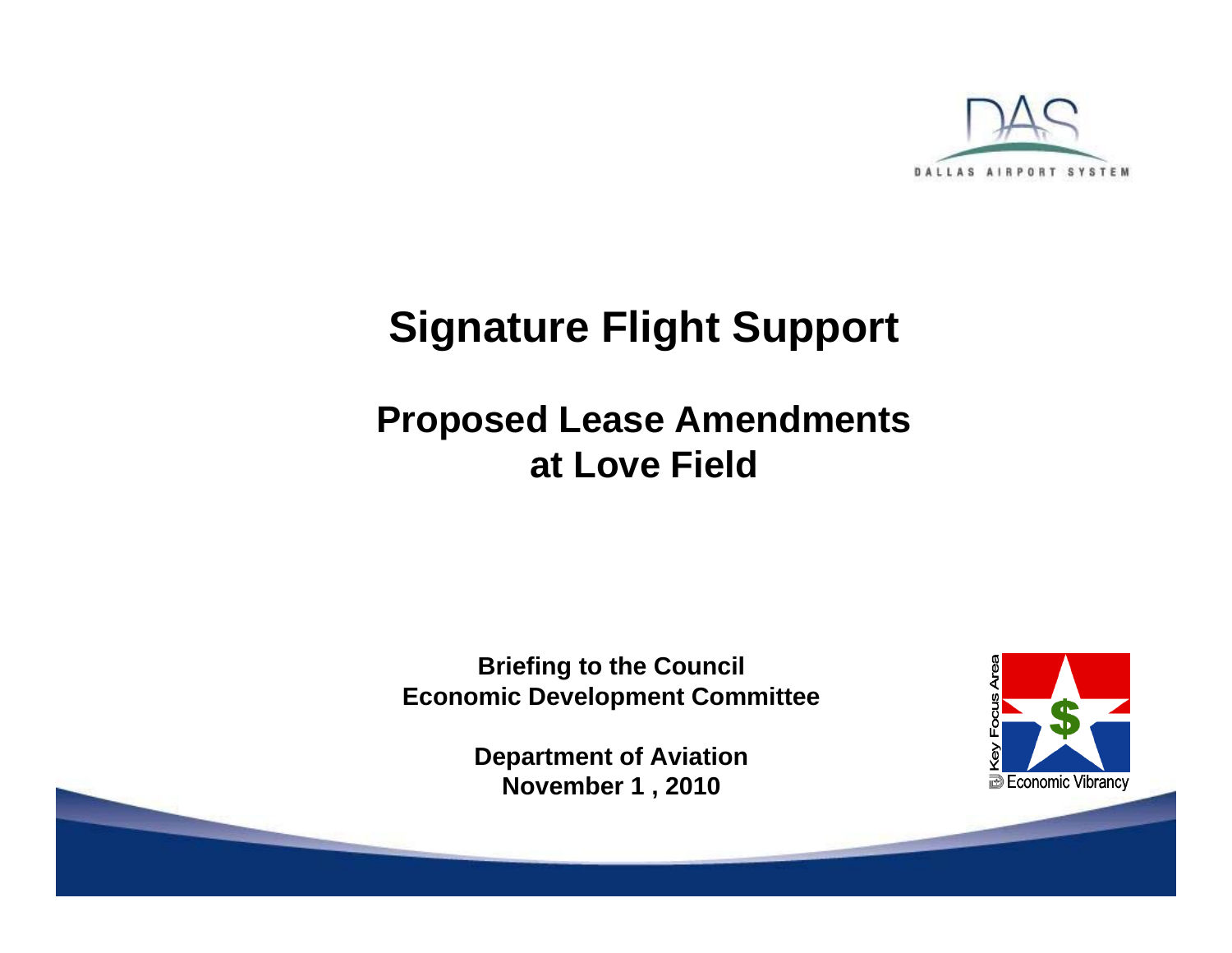#### Purpose



- Background on leasing objectives & policies
- Discuss current challenges for Love Field
- Signature Flight Support background
- Review Signature's 3 leases
- Discuss issues related to Nov 2009 rent escalation
- Review proposed amendments to 2 Signature leases
- Recommendations & next steps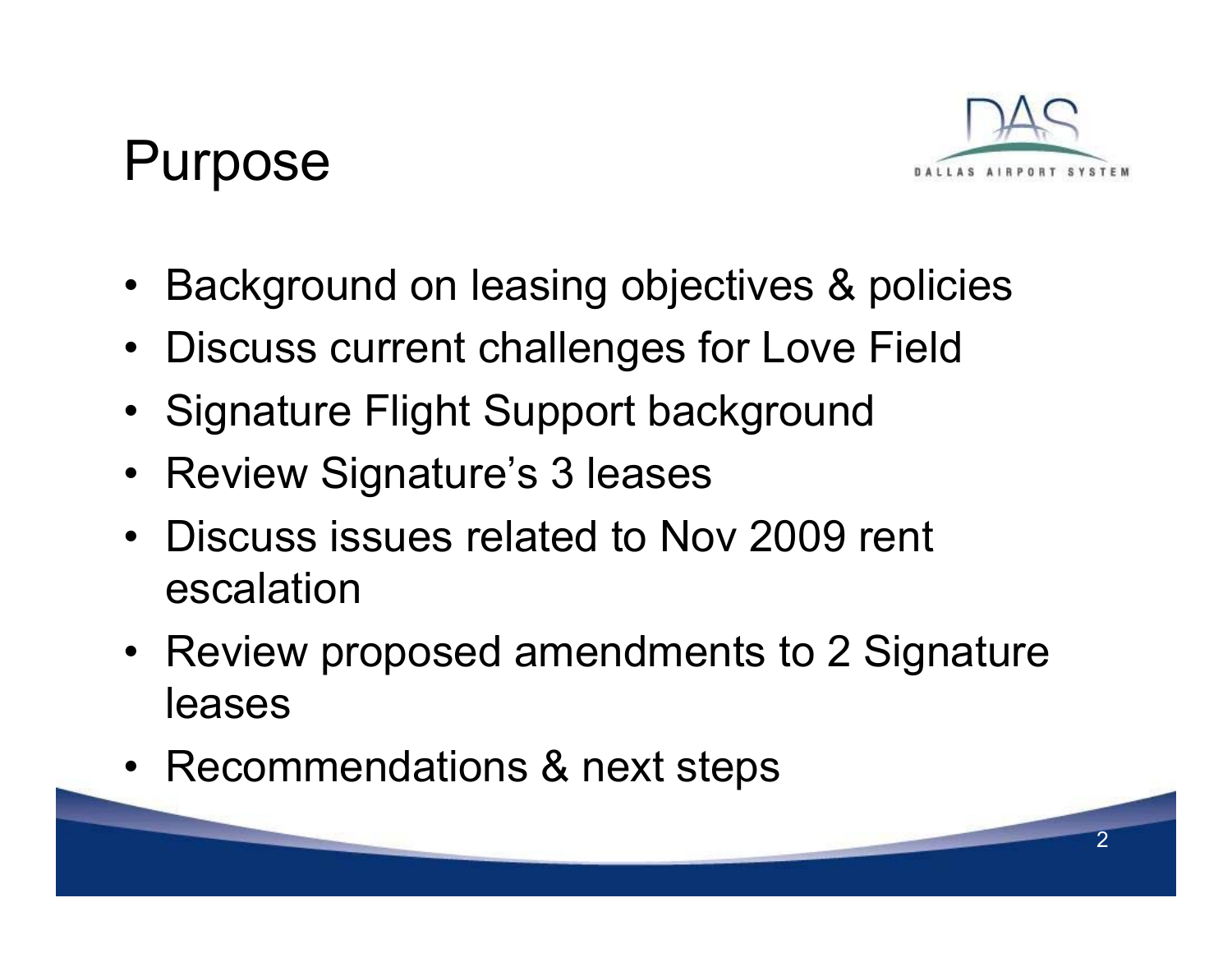# Leasing Objectives & Policies



- •**Objectives** 
	- Within the bounds of FAA regulation & state statutes:
		- Maintain the highest & best use of airport land
			- Aviation use to the greatest extent possible
			- Non-aviation use must be in support of aviation uses
		- Generate revenues to support Dallas Airport System
		- Encourage private capital investment for new development and/or updating old development
		- Remain competitive among alternative airports
		- • Maintain competitive environment on airport for aviation services
		- Tenant & job retention, creation

**Contract Contract**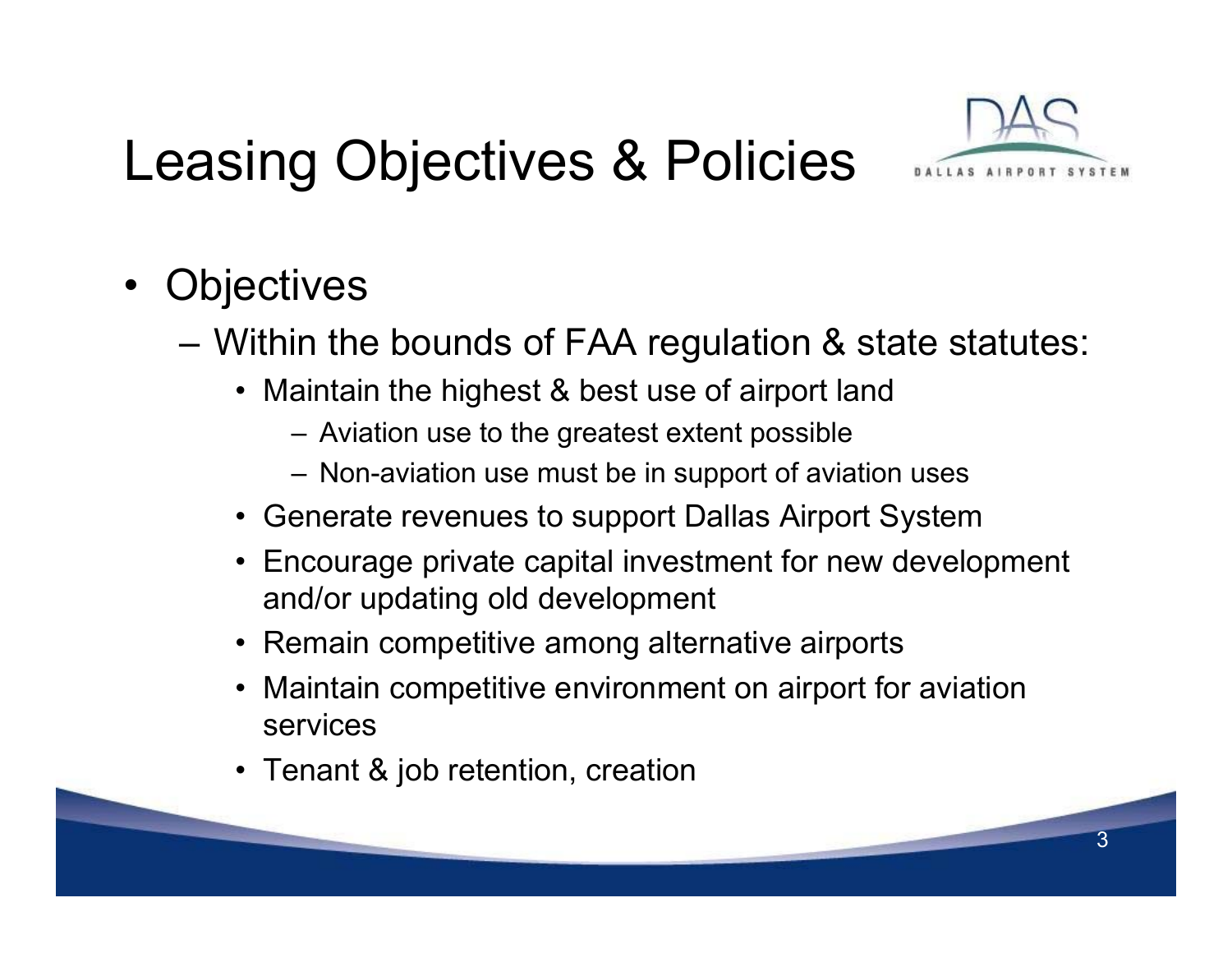## Leasing Objectives & Policies



- Policy guidance
	- The 2003 Mayor's Real Estate Task Force
		- Prevailing rental rates set by City Council based on periodic fair market appraisals
			- Escalations based on CPI changes with a min 3% and cap of 12% increase every 3 years
			- Type of rental rate used is based on status of improvements
		- Lease term length
			- Justified by amortization requirements for tenant capital improvements
			- State statute limits airport leases to 40 years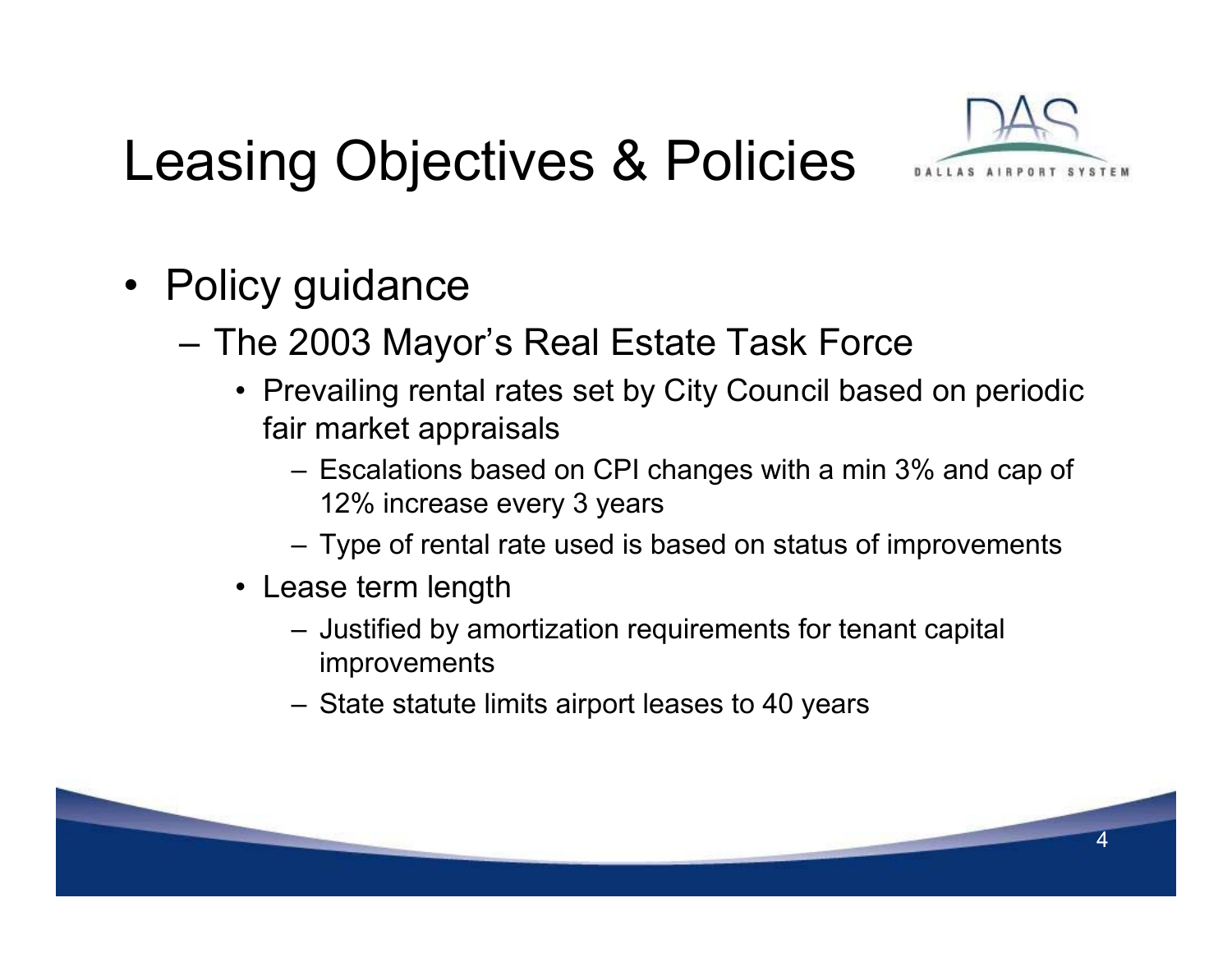#### Challenges for Love Field



- • Media reports impact of current economic conditions on aviation industry are widespread
	- "….upturn will not be insight for at least the next 12 months or longer"
		- − "Business jet builder Hawker Beechcraft announced it is cutting another 350 jobs, citing weak market conditions. The market for new business jets is flat to slightly down and that an upturn will not be in sight for at least another 12 months. The layoffs come just after Cessna announced another 700 job cuts"
			- **(Aviation Daily 9/28/10)**
	- "….Cessna to cut another 700 jobs"
		- − Cessna announced last week that it will lower production rate and cut another 700 jobs because of the prolonged slump in new orders. The cuts will push the company's workforce below 8,000 fewer than half the number it employed when the global economic downturn intensified two years ago"
			- **(Aviation Daily 9/28/10)**

**Contract Contract**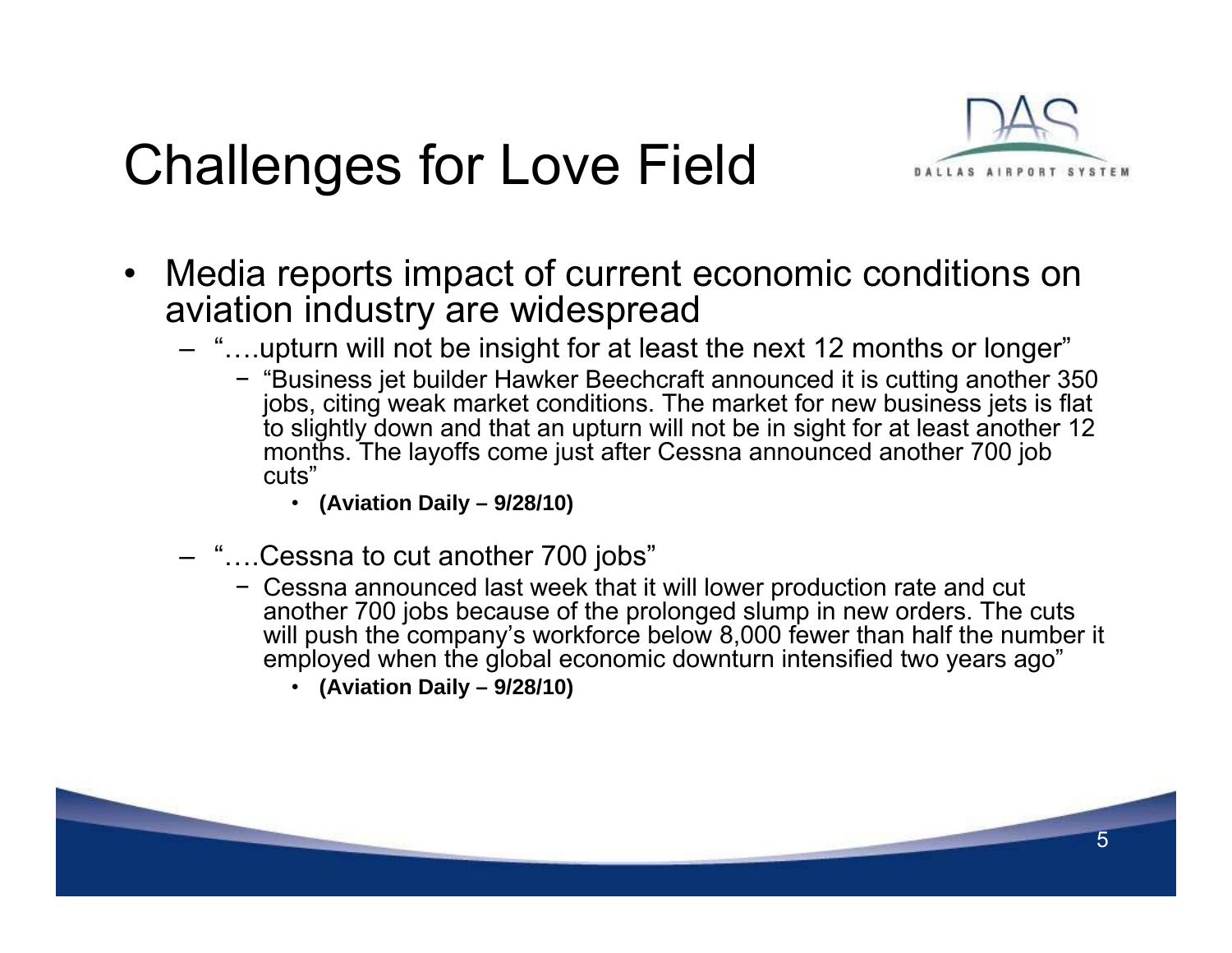### Challenges for Love Field



Drop in General Aviation (GA) activity coincides with general economic recession, impacts Love Field businesses





**Contract Contract Contract Contract Contract Contract Contract Contract Contract Contract Contract Contract Contract Contract Contract Contract Contract Contract Contract Contract Contract Contract Contract Contract Contr**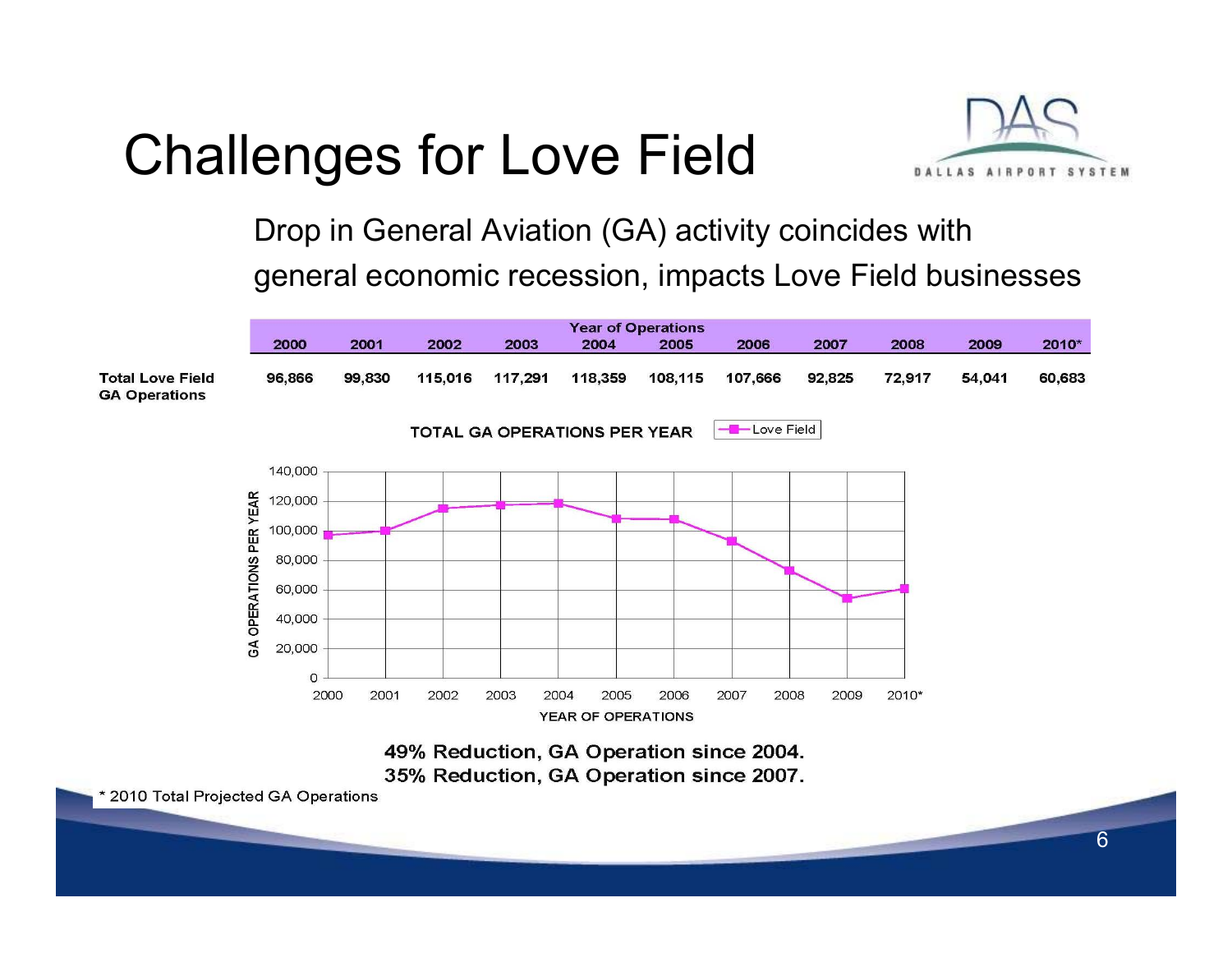### Challenges for Love Field



- Leaseholds vacated since 2007 represent over 32 acres currently available for lease
	- Gulfstream proposed paint hangar space
	- Old Virginia Aerospace space
	- Old Airnet, Inc. hangar space
- FBO consolidation in 2010
	- Business Jet Center acquired Vitesse Aviation
	- Reduced number of FBOs from 7 to 6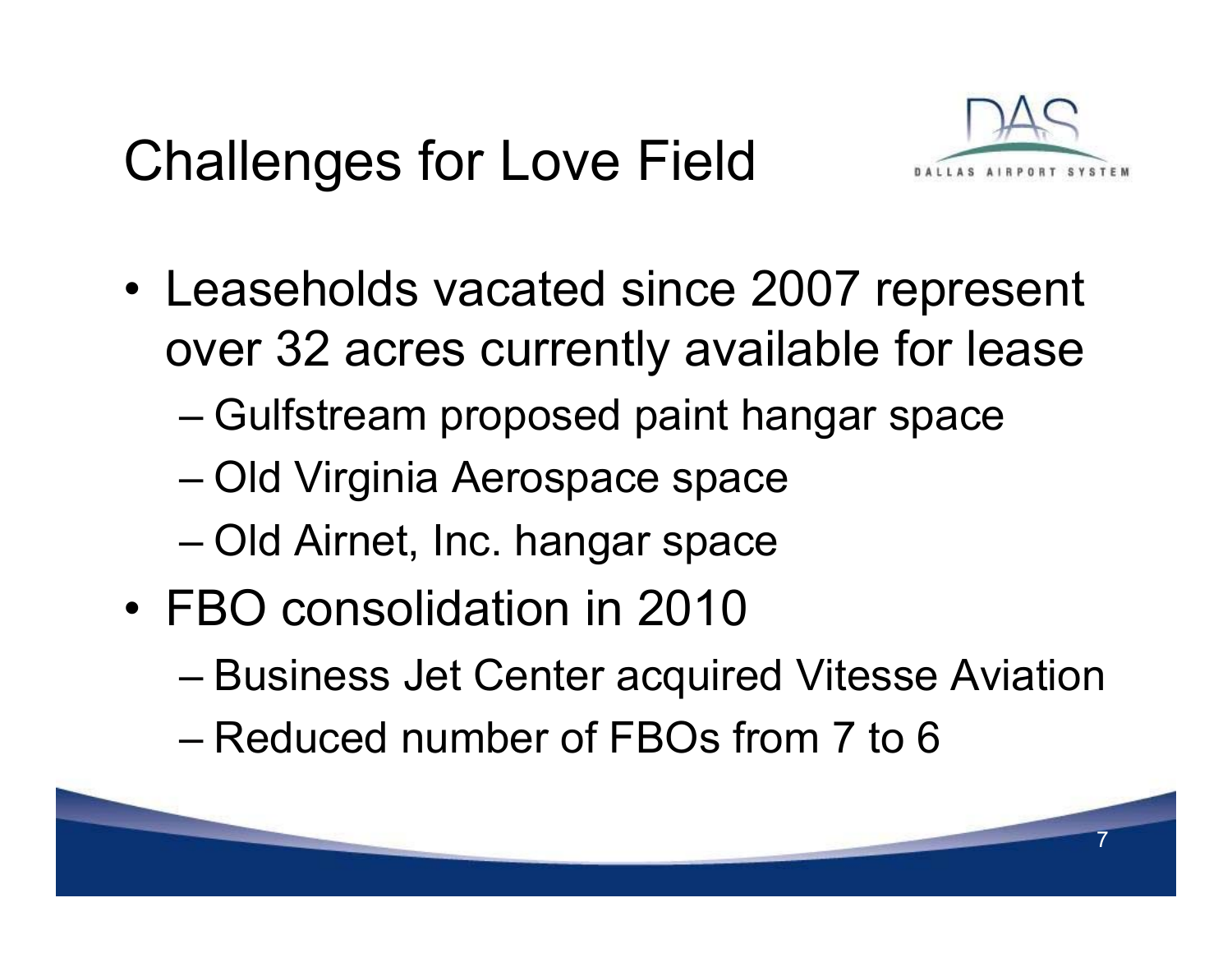# Signature Flight Support **Background**



- • Owned by BBA Aviation plc, London
	- Listed on London Stock Exchange BBA
	- Primary lines of business (corp. structure next pg)
		- Flight support
			- Signature Flight Support business and general aviation
			- ASIG commercial aviation
		- After market services & systems
			- 7 different company brands
				- » **Including Dallas Airmotive, Forest Park and Love Field facilities**
	- 200 locations worldwide, 10,000 employees

**Contract Contract Contract Contract Contract**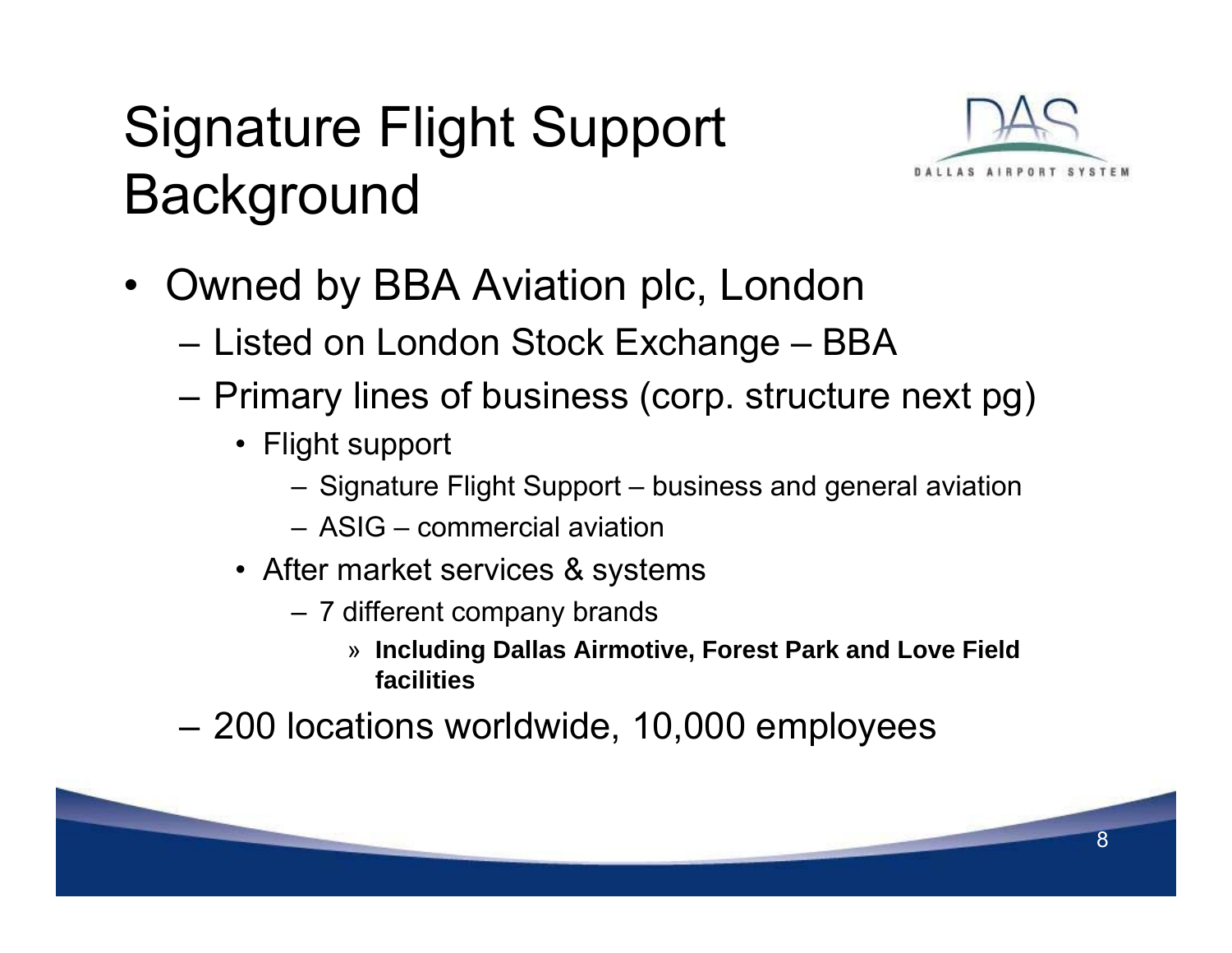### Signature Flight Support Background



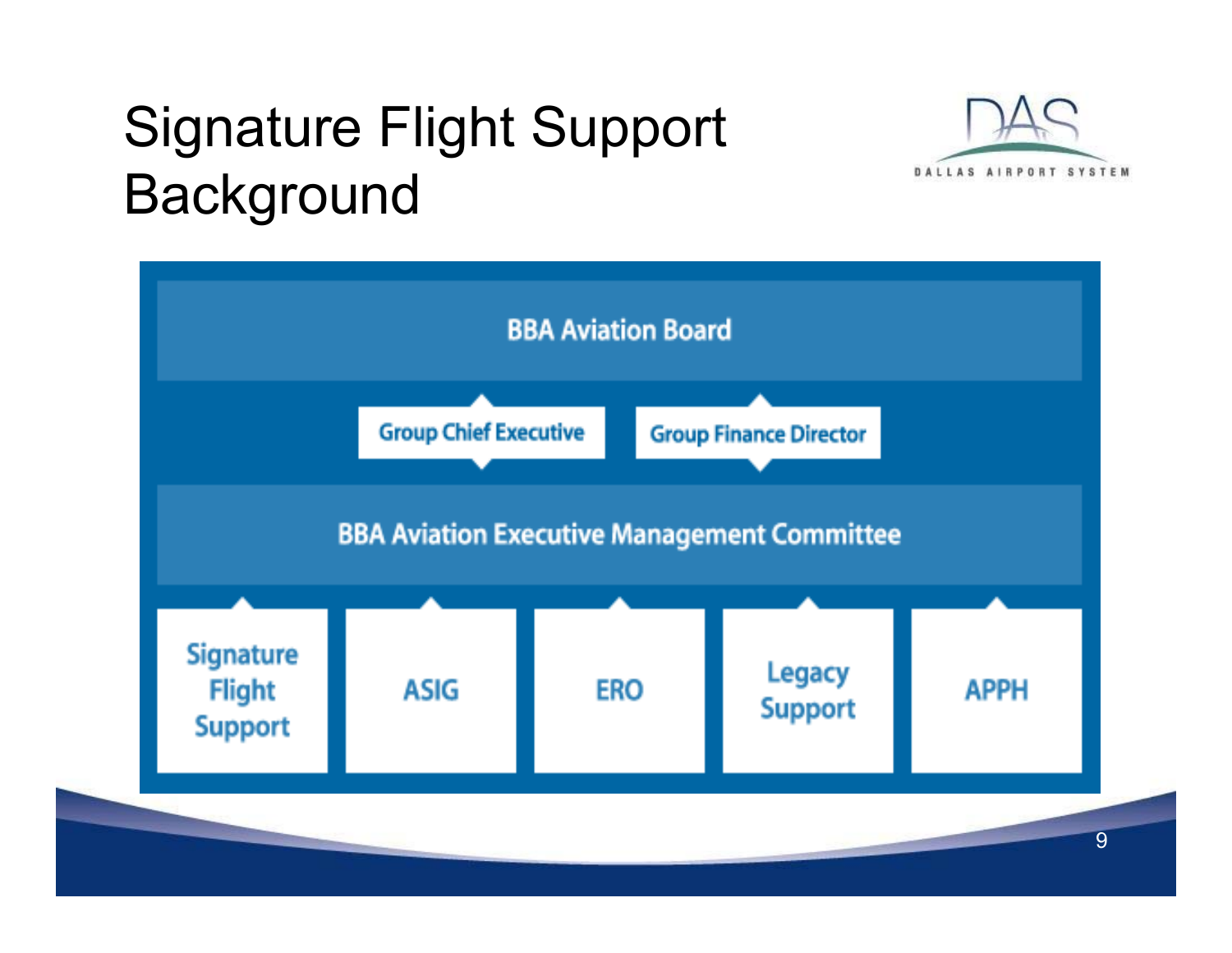# Signature Flight Support **Background**



- • Signature Flight Support – **company-wide facts**
	- Business
		- Provides fueling, hangar & office rental, ground handling, passenger & technical services for business & general aviation customers
	- Global HQ Orlando, FL
	- 102 locations on 5 continents
		- 36 of the top 50 US markets
		- Key international locations Paris Le Bourget Hong Kong Munich London HeathrowSao Paulo
	- Service 1 million aircraft movements annually
	- 10 million square feet of hangar space
	- 2300 employees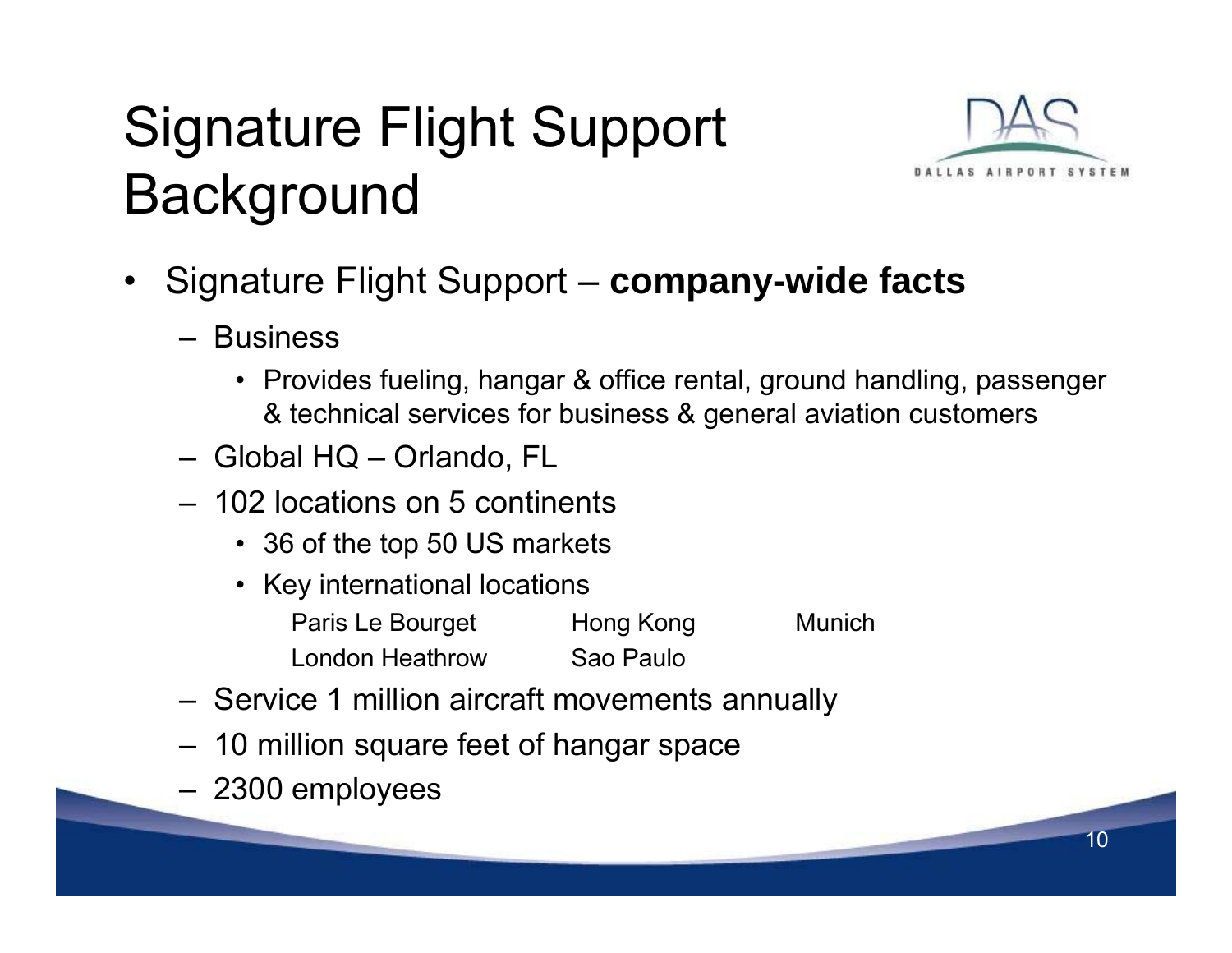#### Signature's Locations Lemmon Ave



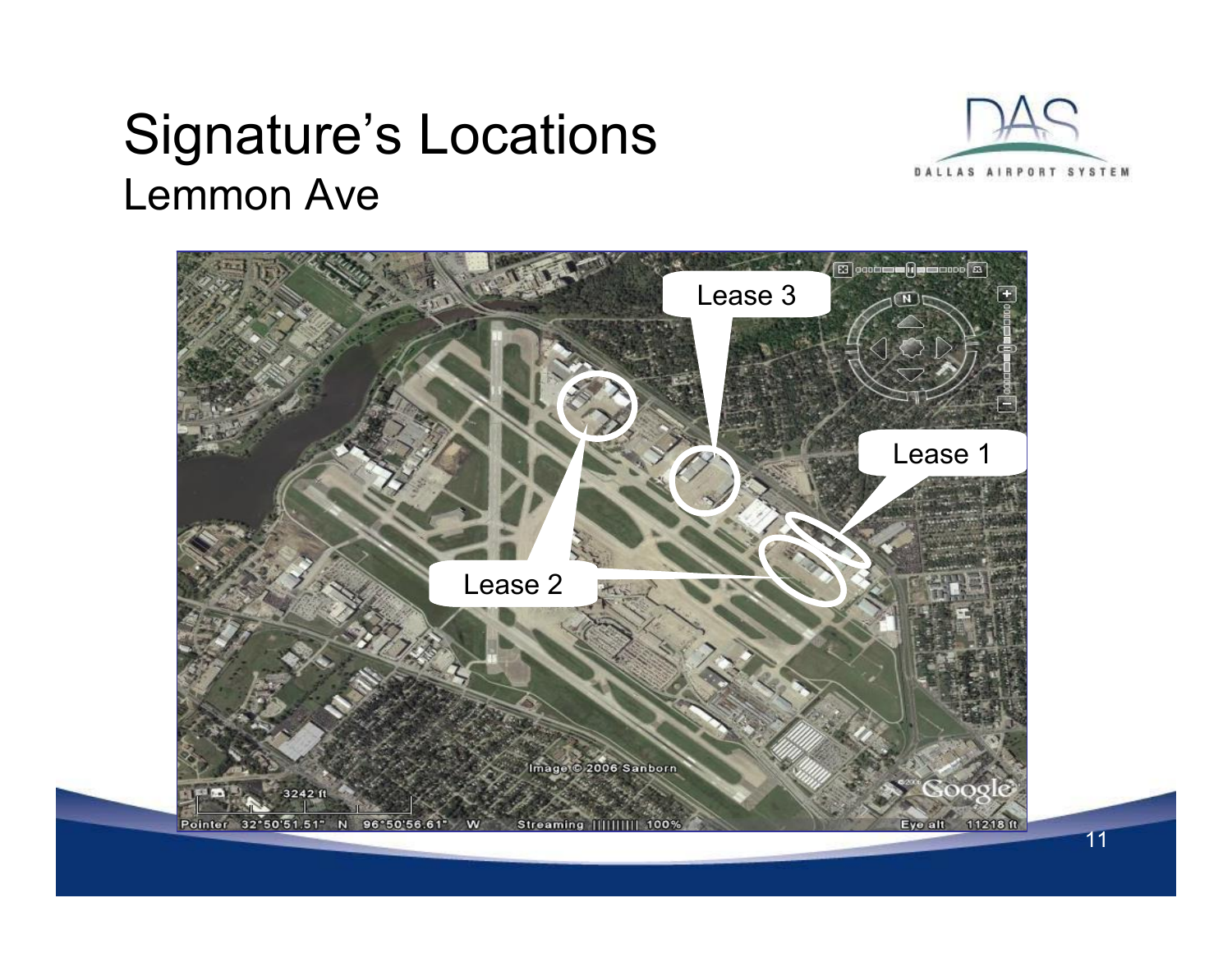# Signature Flight Support **Background**



- •**• Signature Flight Support - Love Field** 
	- 3 leases, approx 72 acres
	- 23 hangars, FBO terminal, 2 office buildings
	- Total employment 200
		- 42 Signature, remainder subtenant employees
	- 44 based aircraft
		- \$285M aggregate value (approx)
- •Lease detail summary follows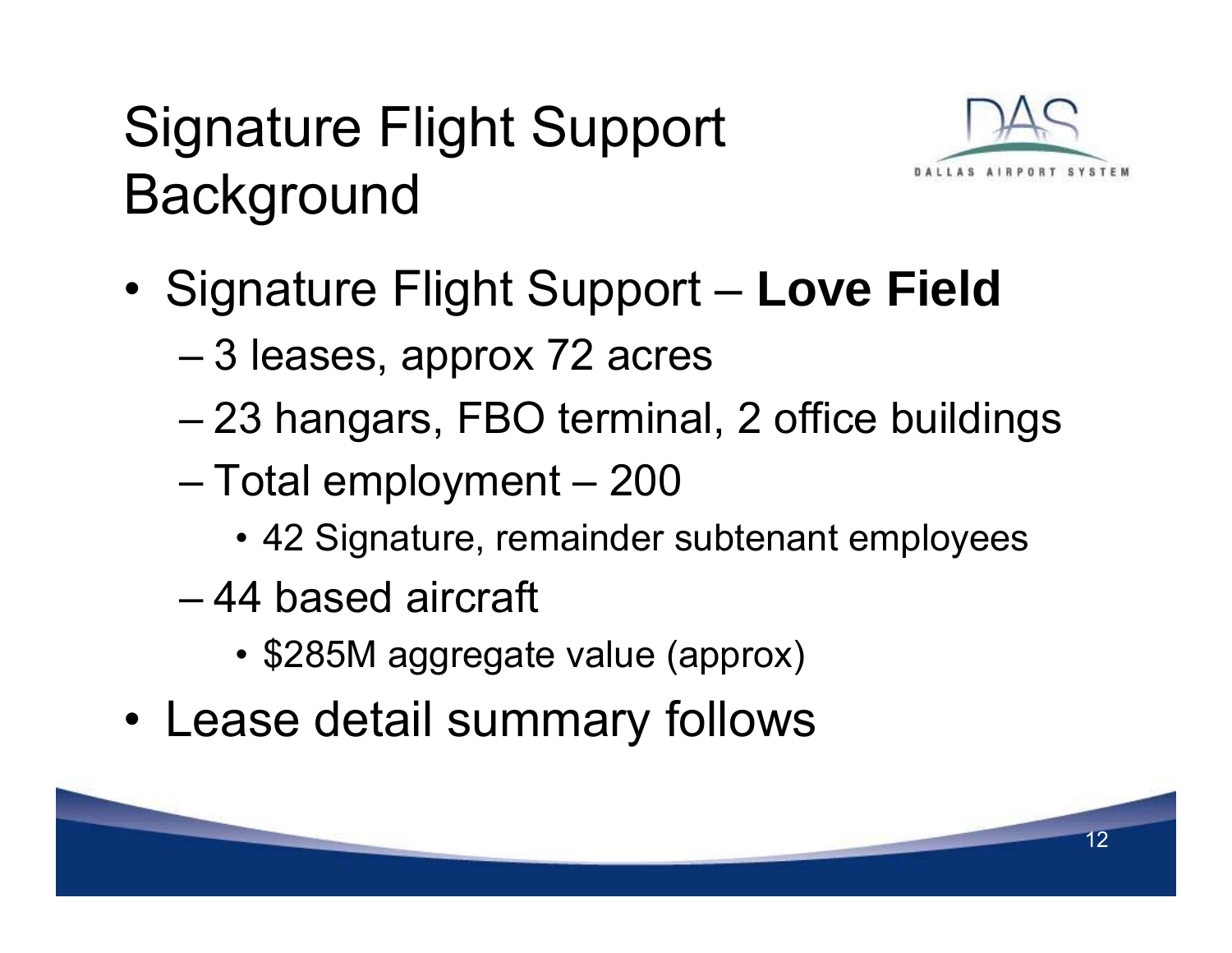

#### Signature Lease 1

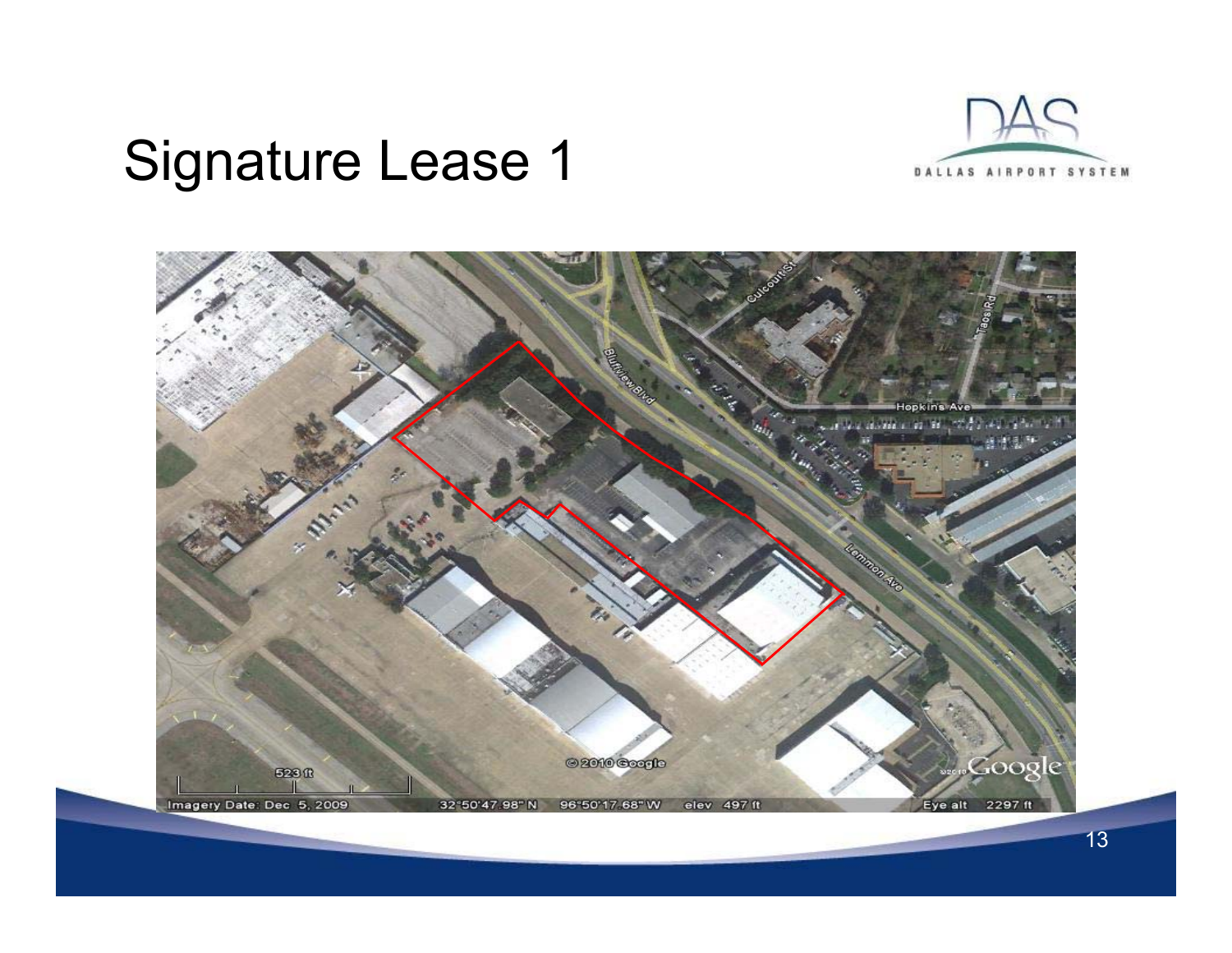### Signature Existing Leases at Love Field



- • **Lease 1**
	- •
	- $\bullet$

Effective Date: November 1, 1993

Term: Term: 10 years, plus 4 10-year options, current term expires **November 1, 2013.** If all options exercised, lease would expire on November 1, 2043

- •Total Land Area: 332,997 SF (7.65 acres)
- $\bullet$ Total Improvement Area: 95,448 SF
- •Annual Rent: \$360,076
- •Capital Commitment: \$0.00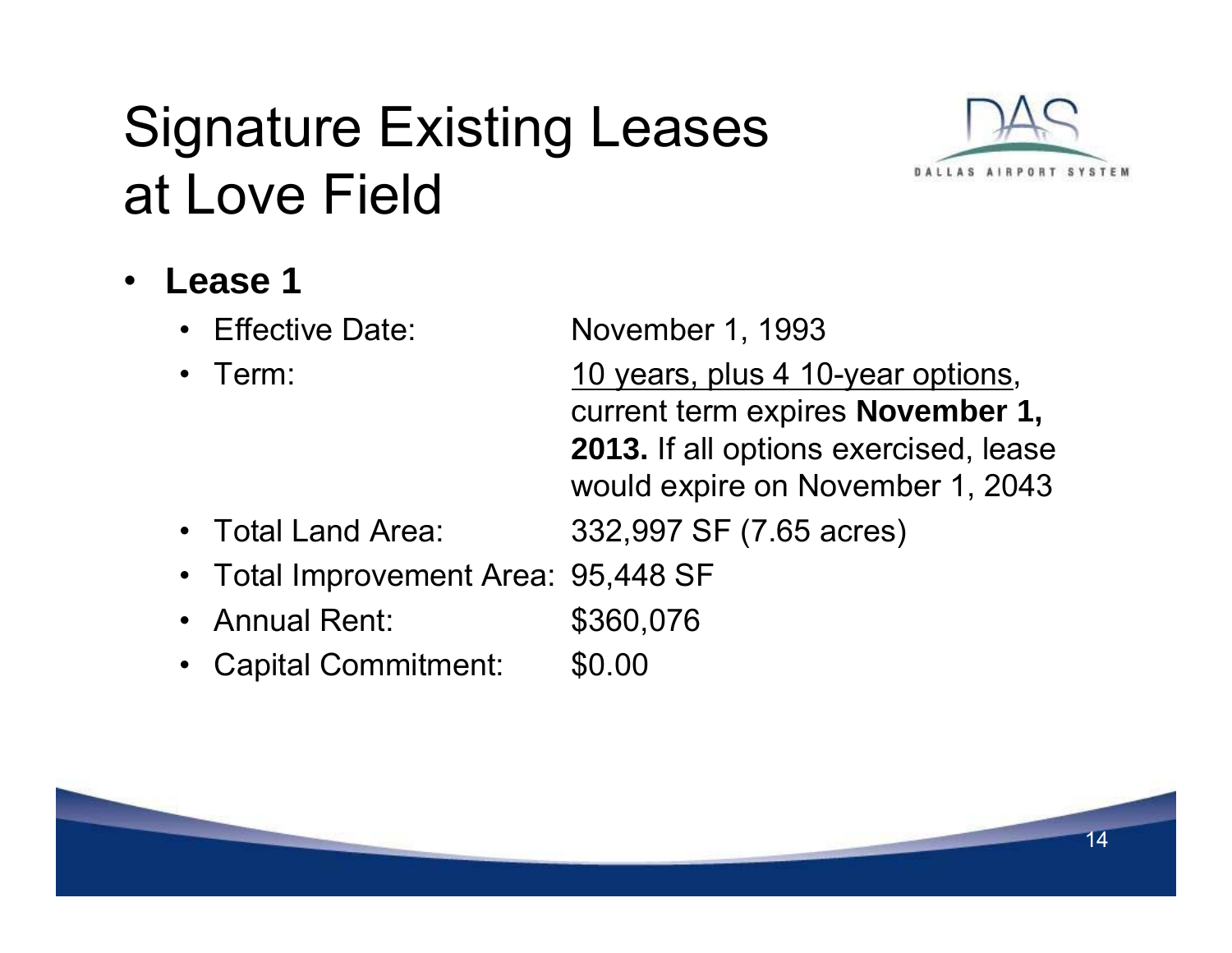#### Signature Lease 2 (North)



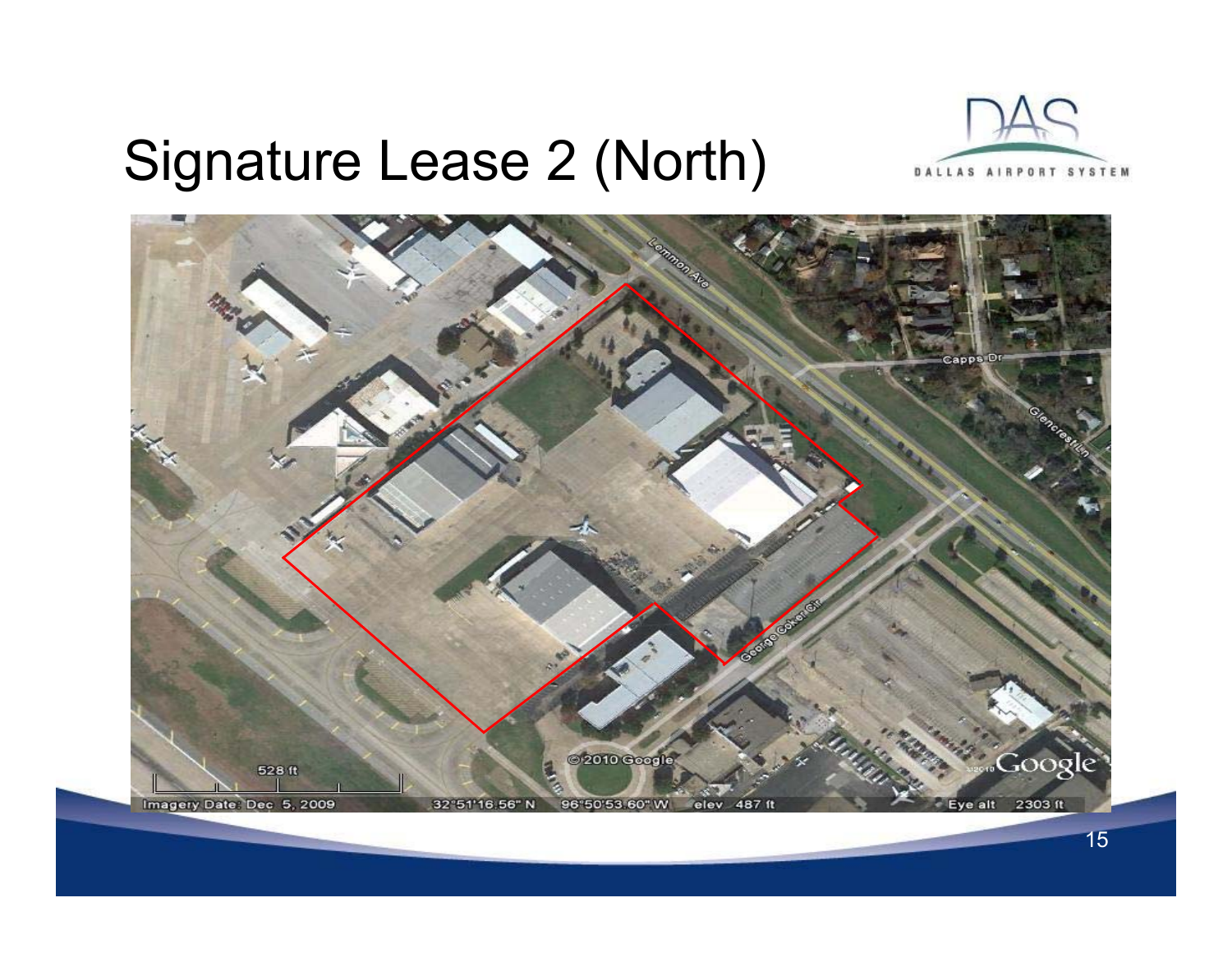#### Signature Lease 2 (South)



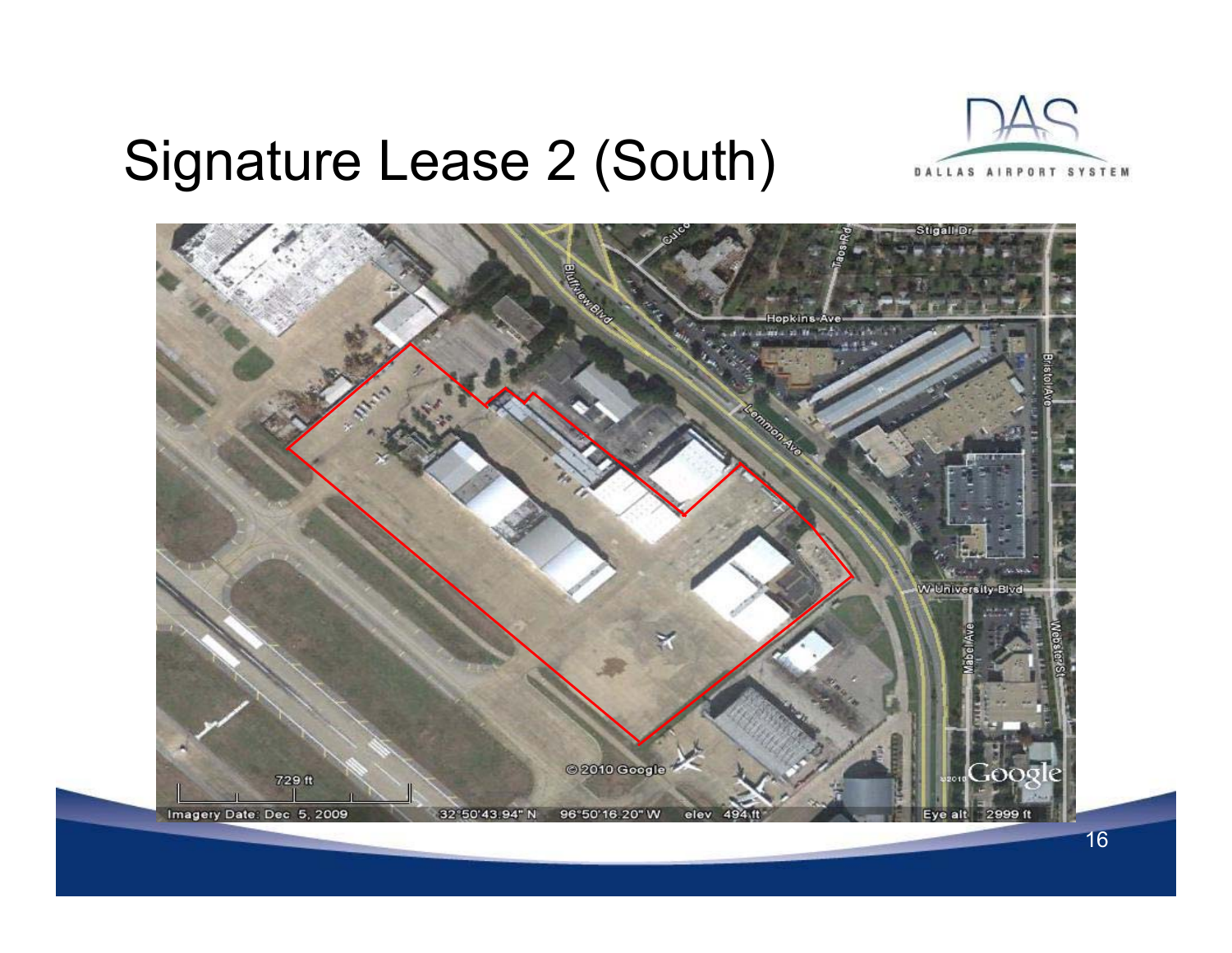### Signature Existing Leases at Love Field



- • **Lease 2**
	- •
	- $\bullet$

Effective Date: November 1, 1993

 Term: 10 years, plus 4 10-year options, current term expires on **November 1, 2013**, If all options exercised lease would expire on November 1, 2043

- •Total Land Area: 2,023,375 SF (46.45 acres)
- $\bullet$ Total Improvement Area: 452,463 SF
- •Annual Rent: \$2,849,572
- •Capital Commitment: \$0.00

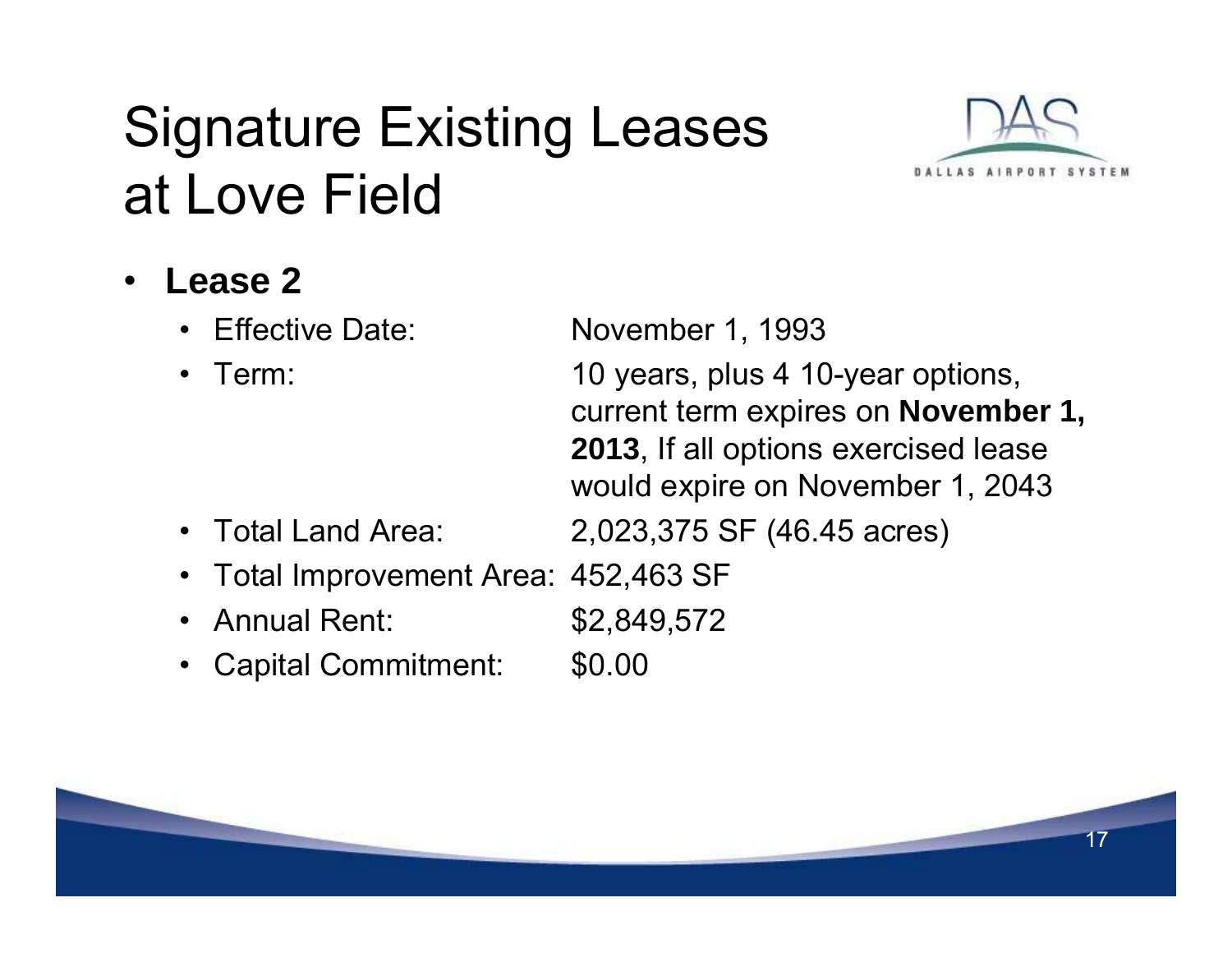

#### Signature Lease 3

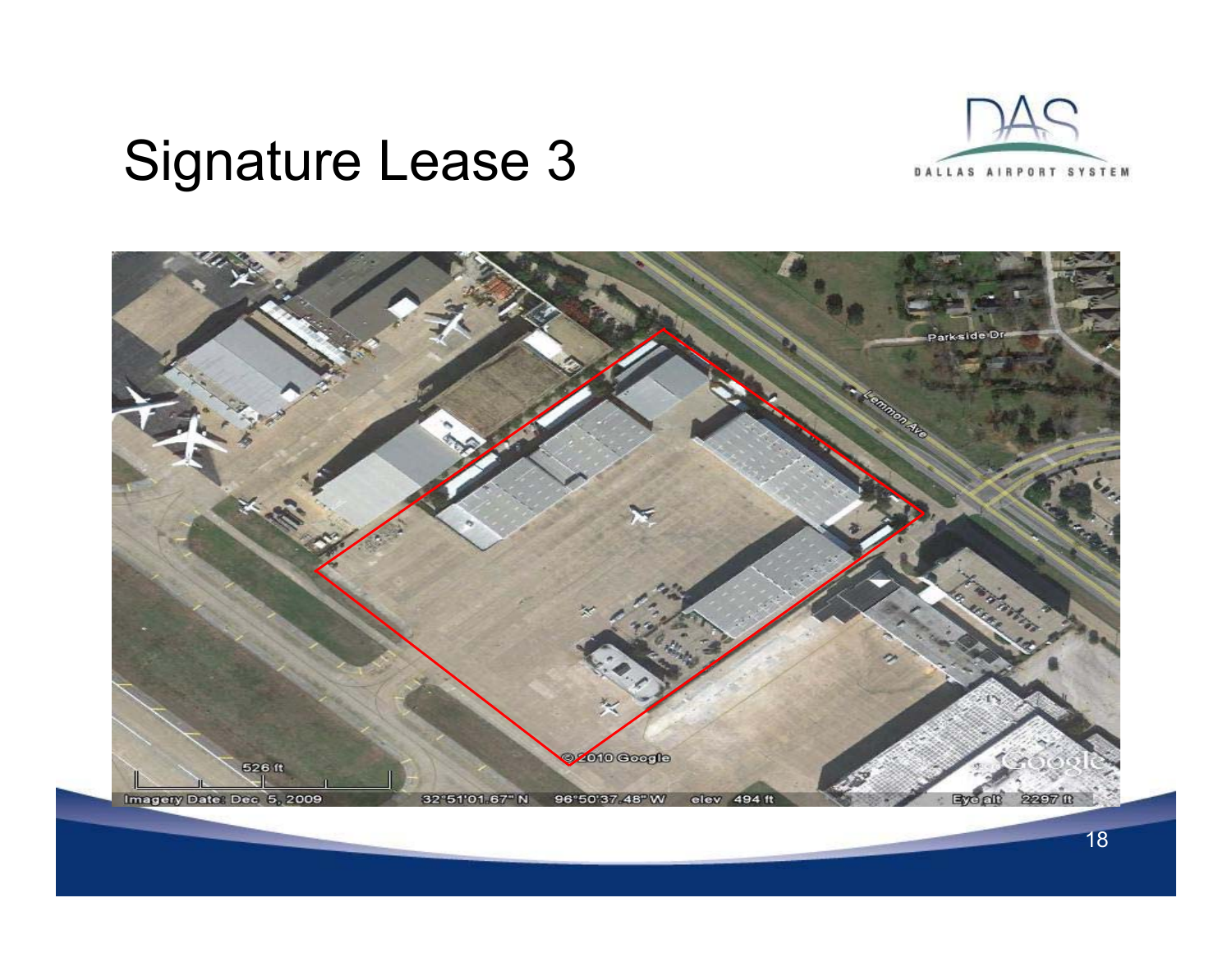### Signature Existing Leases at Love Field



#### •**Lease 3**

- $\bullet$ Effective Date: June 10, 1955
- $\bullet$ New Term Established

 April 28, 1982 for 16 years, 5 months, **plus 3 options of:**14-yrs; 5-yrs; 4yrs & 7 months Current term expires 10/1/12

- $\bullet$
- $\bullet$ Total Improvement Area: 269,344 SF
- $\bullet$ Annual Rent: \$248,111
- •Capital Commitment: \$0.00

Total Land Area: 798,202 SF (18.32 acres)

- -
-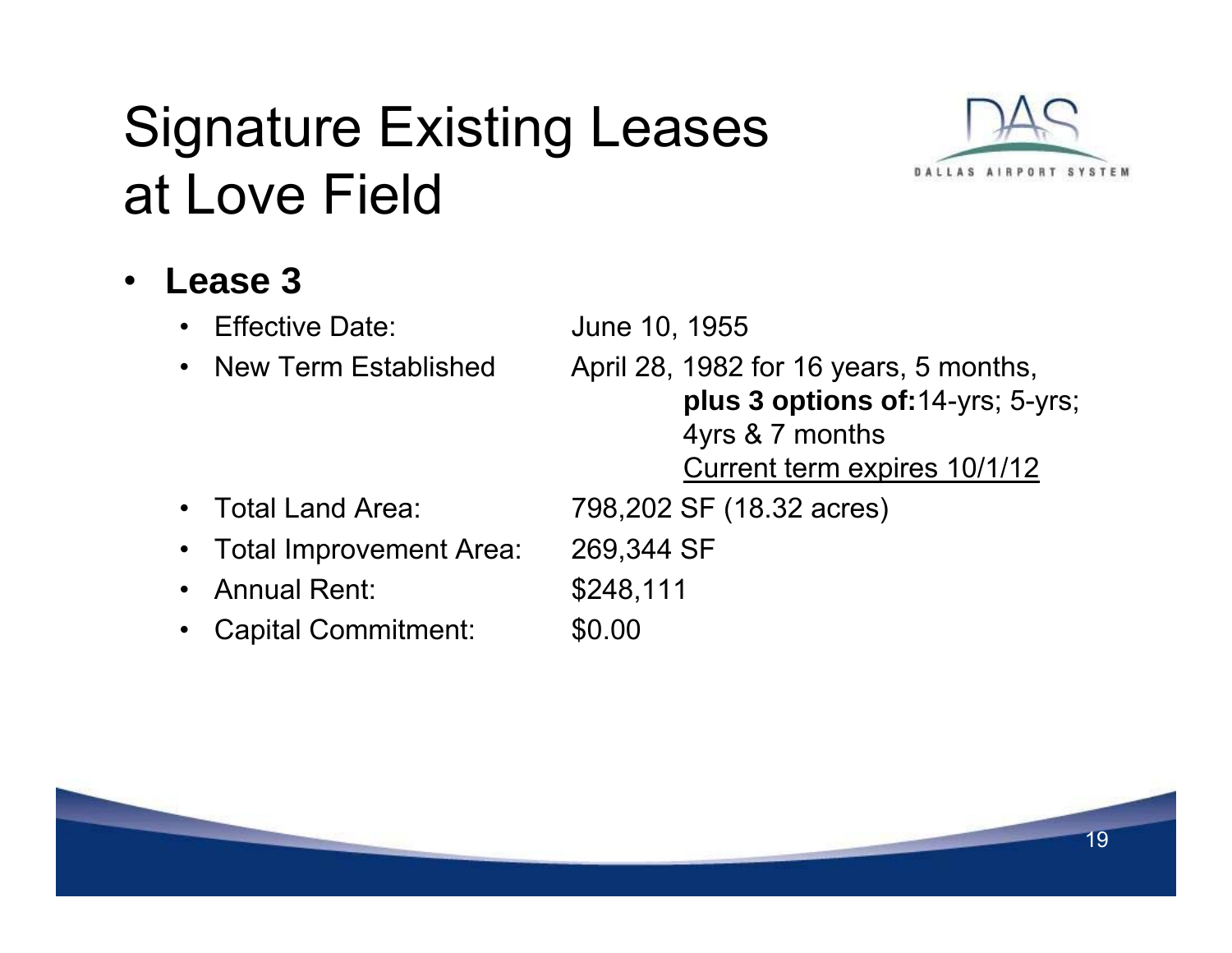#### Nov 2009 Rent Escalation



- Signature's unique lease language
	- $-$  Rent escalations for leases 1 & 2 only
		- Rental rates adjust to prevailing every 3 years
			- Signature's last escalation was 2006
			- New prevailing rates effective 2008
		- All other leases are capped at 12% max increase every 3 years
		- Signature leases 1 & 2 are <u>not</u> capped
		- Resulted in a \$1.2M rent increase (57%) effective 11/1/09
			- Increased from \$2.045M to \$3.209M

**Contract Contract**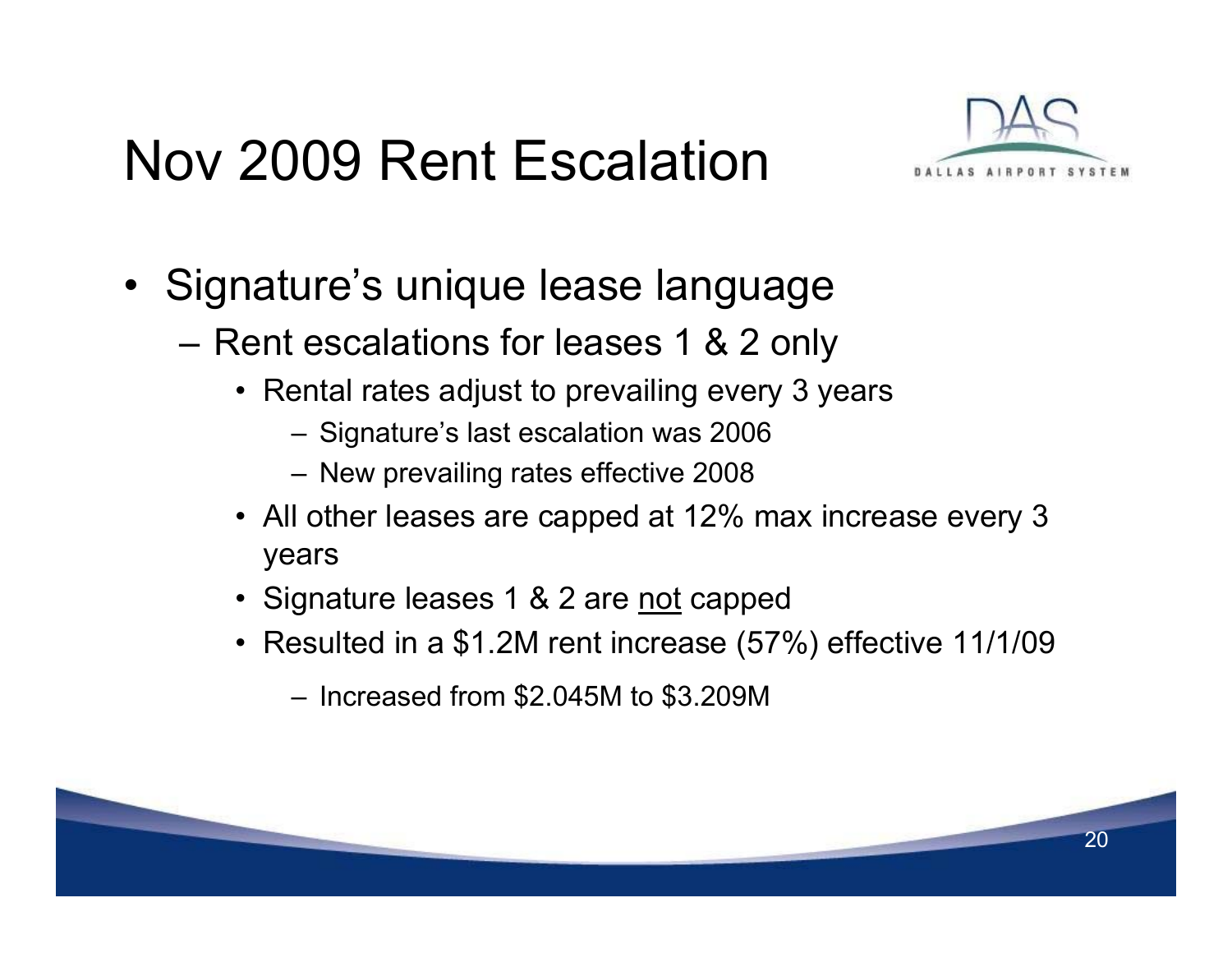#### Nov 2009 Rent Escalation



- Due to challenges described on pages 5-7
	- $-$  Impact on industry from general economic downturn
	- Airport traffic down 35%
	- $-$  Signature's general business is down 37%  $\,$
	- –– Signature chose to absorb increase, rather than pass to customers and risk losing them to alternatives
- Signature paid increased rent under protest to avoid defaulting
	- $-$  Initiated negotiations immediately
	- Different than how many handle this kind of situation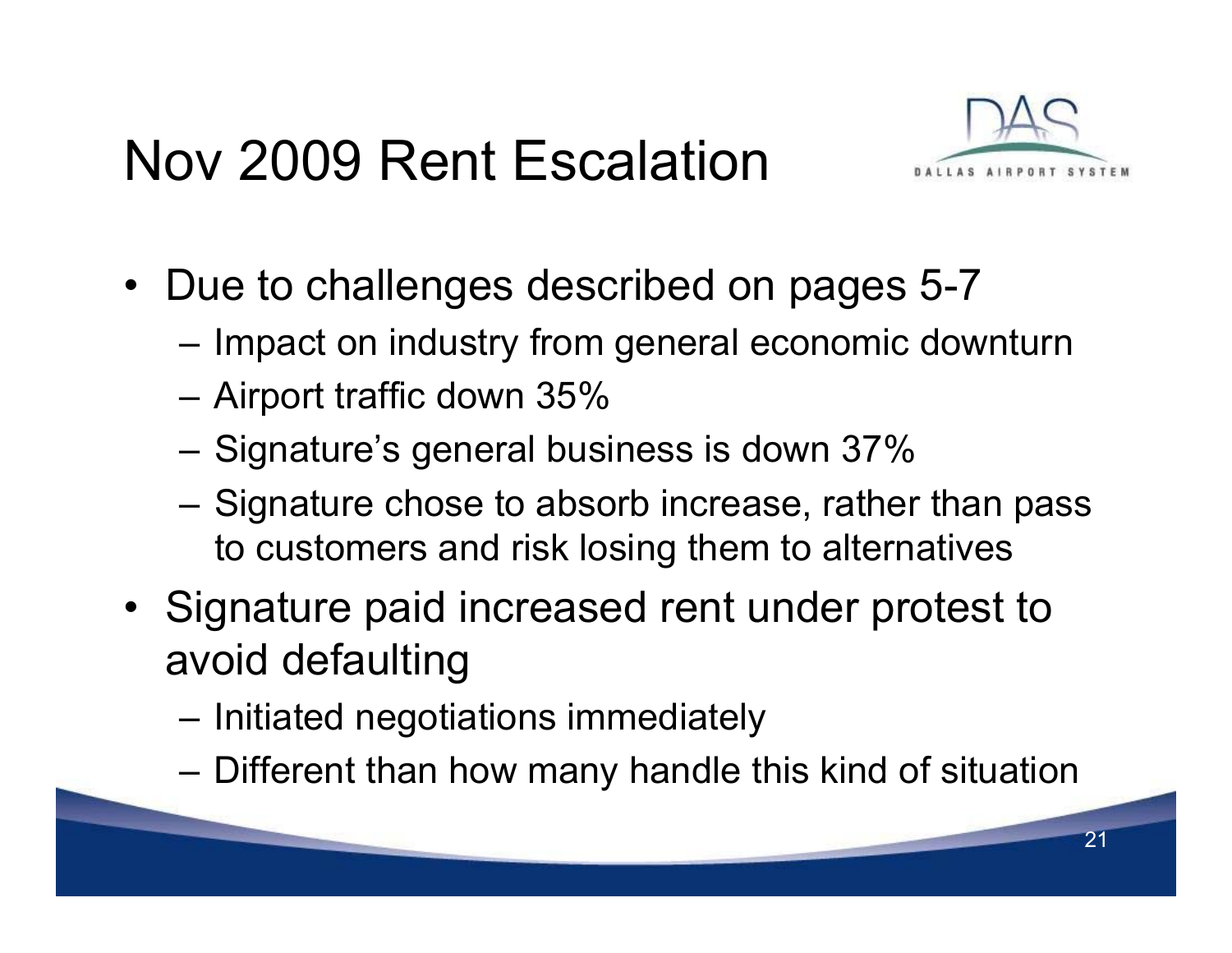# Negotiated Agreement Proposal

- $\bullet$  Signature will commit \$7M in capital improvements on Leases 1 & 2, with \$2M beginning 2013 and \$5M beginning 2018
- $\bullet$  Signature will immediately exercise its 2013 options on Leases 1 & 2, extending the terms to 2023
- City will convert the rental rate on Leases 1 & 2 to the prevailing improved ground rate (\$.65/SF), resulting in an annual rent reduction of \$513,387 (25% reduction) from the pre-escalation rate
	- Escalation will be same as other similar leases CPI, 3 yr cap of 12%
- $\bullet$  City will reimburse the amount of the protested overpayment, less an escalation of 12% for the past year (\$245,402)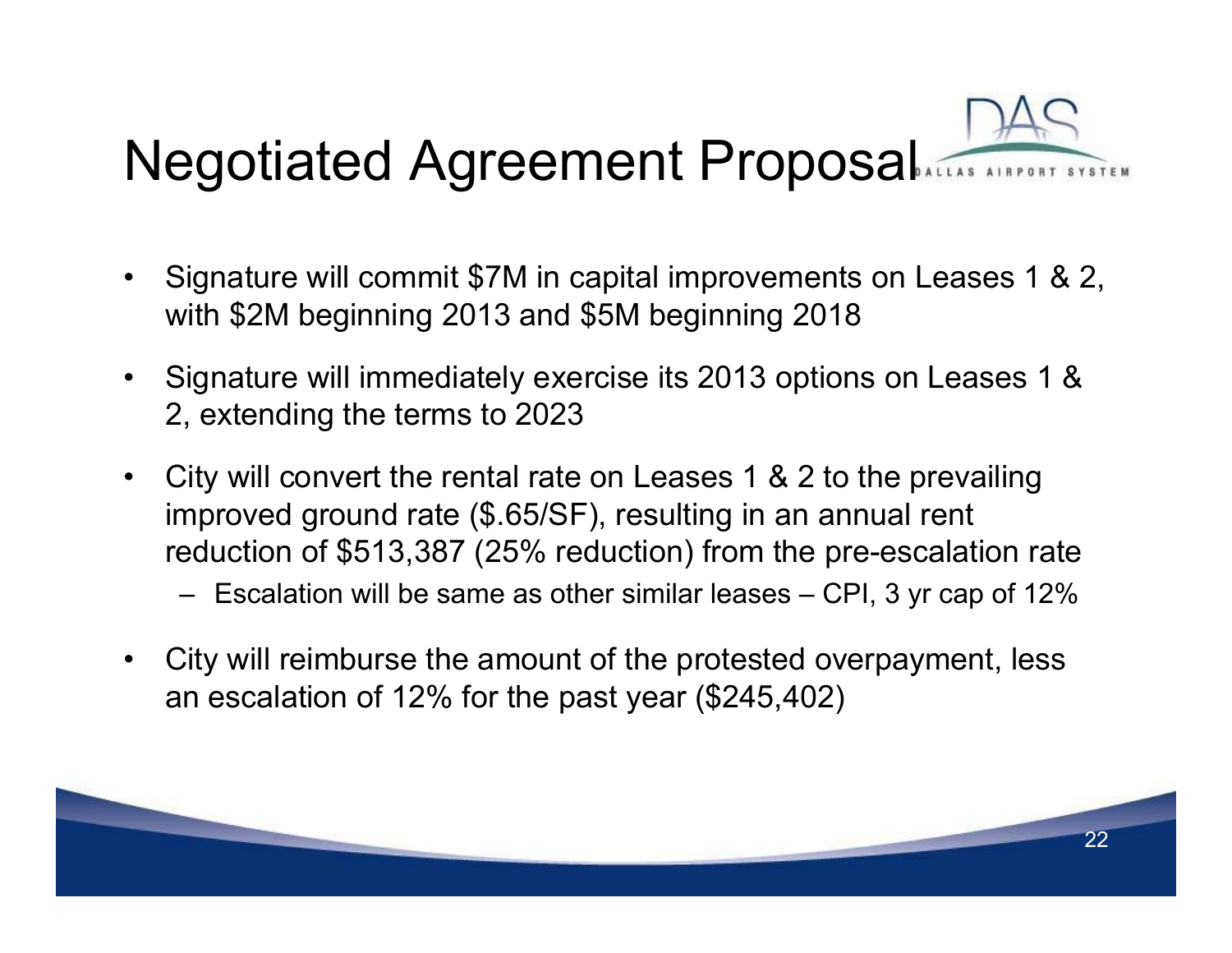### Summary of Proposed Lease Amendments



#### **Changes in Leases**

- •**Signature will immediately exercise 2nd 10-yr option which will expire on Nov. 1, 2023**
- • **CPI Increases every three years not to exceed 12%**
	- $\bullet$ **Proposed revenue over remaining life of leases at 2% annual CPI increase - \$73 million**
	- $\bullet$ **Proposed net present value of revenue stream at 6% discount rate - \$27 million**
	- $\bullet$ **Rent would not decrease if negative CPI**
- • **Reimburse Signature the amount of protested rent increase, less the agreed upon 12% escalation effective 11/1/09, an amount estimated at \$1.1M, by 12/31/10**
- • **Signature Capital Improvement Commitment - \$7,000,000 over the next 10 yrs. (from Nov. 1, 2009)** 
	- •**2013 Commence \$2 million expenditure, to be completed during 2015**
	- $\bullet$ **2018 Commence \$5 million expenditure, to be completed during 2019**
- • **Retention of Tenant:** Successful negotiation of Leases 1 & 2 results in the City retaining an international general aviation company providing services at Love Field and further enhancing competition at the airport

<u> a shekara ta 1999</u>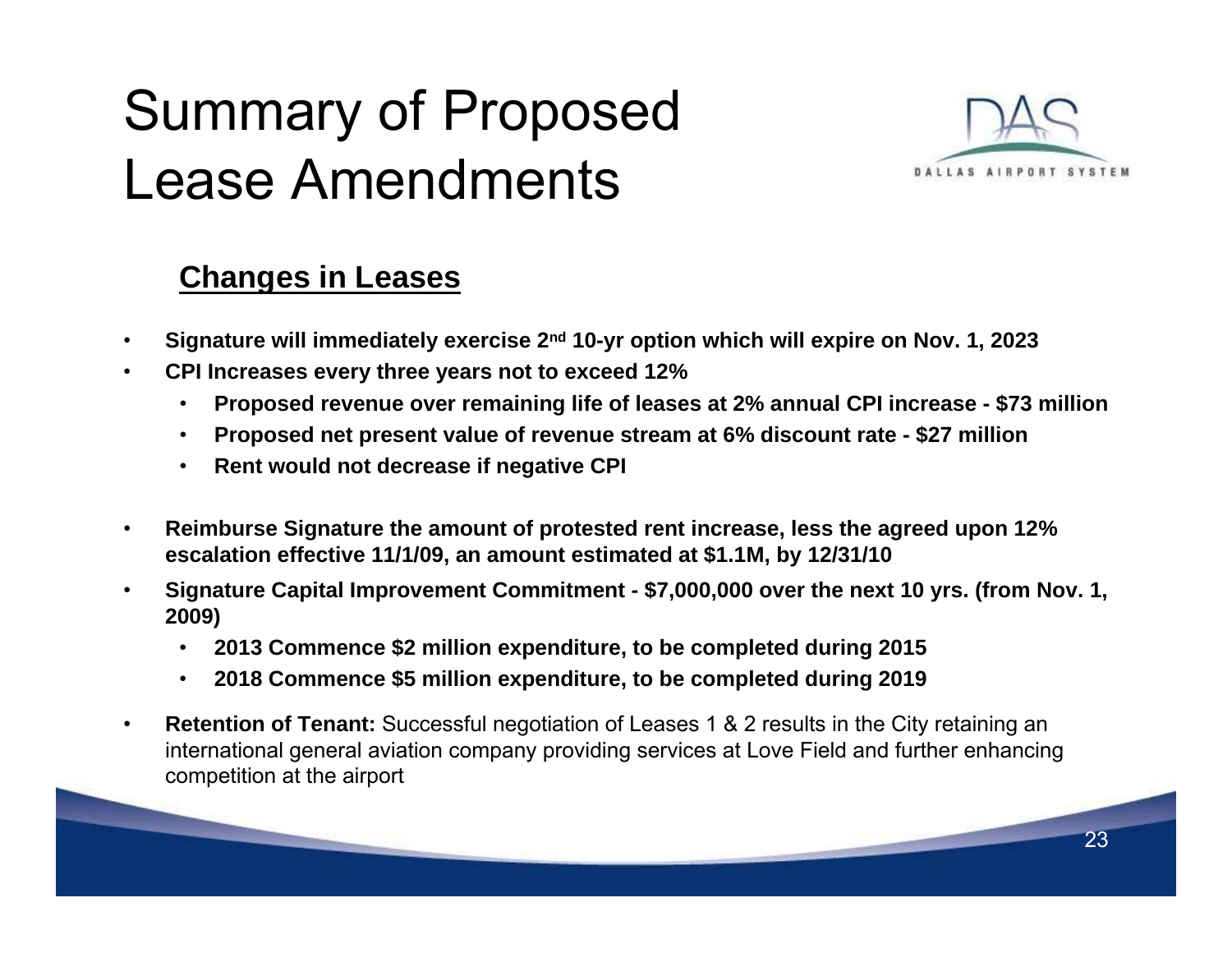### Summary of Proposed Lease Amendments



#### **Changes in Leases**

#### **ANNUAL RENT**

|              | Prior to<br>Nov 1, 2009 | Commencing<br>Nov. 1, 2009 | Commencing<br>Nov 1, 2010 | <b>Options</b><br>Remaining |
|--------------|-------------------------|----------------------------|---------------------------|-----------------------------|
|              |                         |                            |                           |                             |
| Lease 1,     | \$243,974               | \$273,250                  | \$216,448                 | $3 - 10/yr.$                |
| Lease 2,     | \$1,801,054             | \$2,017,180                | \$1,315,197               | $3 - 10/yr.$                |
| <b>TOTAL</b> | \$2,045,028             | \$2,290,430                | \$1,531,641               |                             |

- • **Commencing November 1, 2009, temporarily increase Signature's annual rent for one year from approximately \$2 million to \$2.3 million (12% rate increase)**
- • **Commencing November 1, 2010, rent to be reduced to the Airports improved ground rental rate, \$.65/SF,**